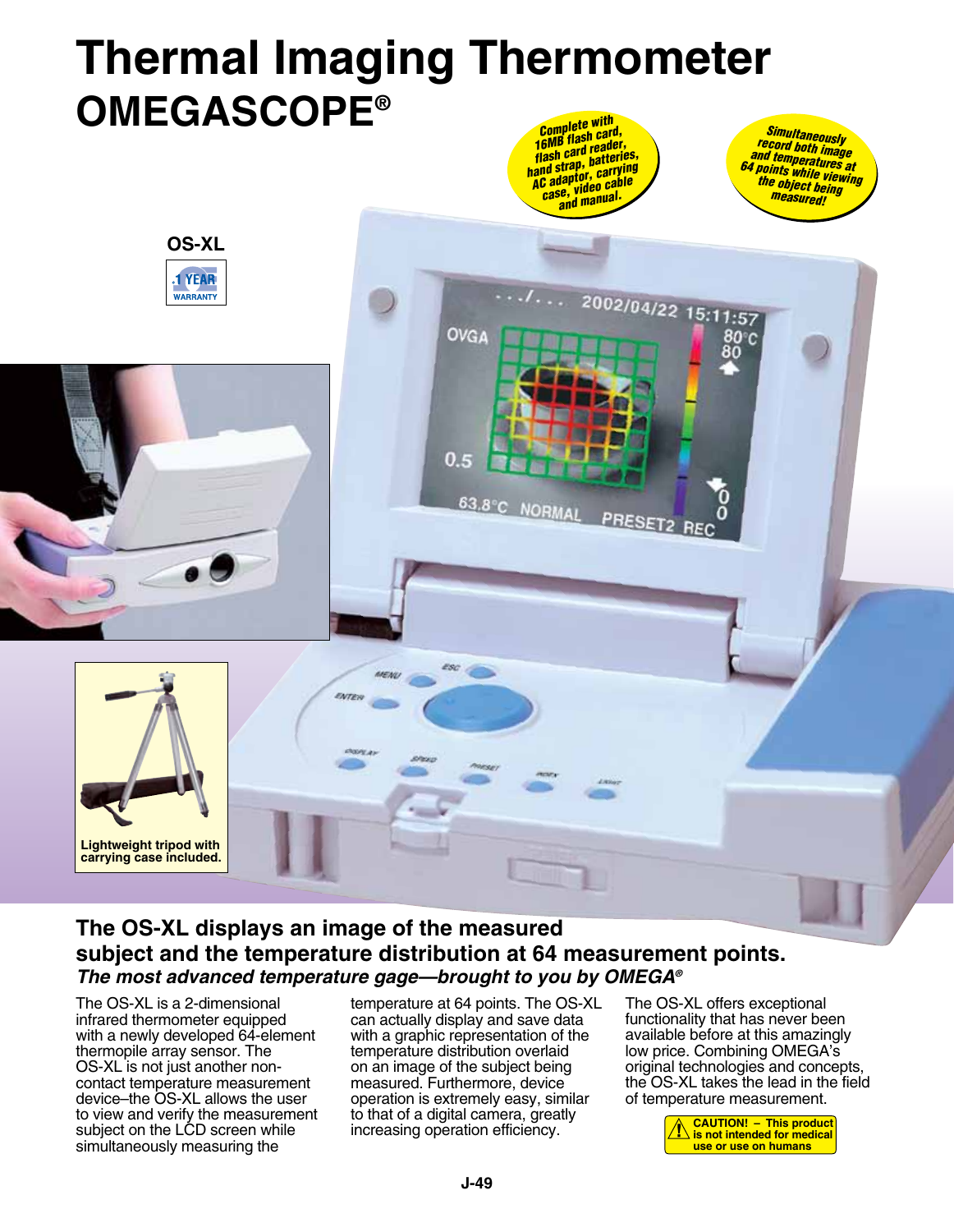## **Conventional Infrared Thermometers**



Can measure the temperature at a target point.

# **Thermography**



Provides detailed information about the temperature distribution of an entire object.

## **The OS-XL**



Provides an easy-tounderstand image display that simultaneously shows the image of the measurement subject and the temperature distribution at 64 measurement points.



# **The Newly Developed 64-Element Thermopile Array**

A thermopile is the heart of most of today's leading infrared thermometers. The Thermopile Array consists of a matrix of multiple thermopile elements, but attempts to put this technology into practical application have been hindered by size and sensitivity problems. OMEGA has managed to overcome these problems using semiconductor processing based micromachining, successfully developing a micro-size, highsensitivity thermopile. The resulting 64-element Thermopile Array consists of an 8 x 8 matrix of 0.5 mm<sup>2</sup> (0.02<sup>n<sub>2</sub>)</sup> elements, the first such matrix in the world to be put into practical application.

#### **[Sensor Configuration]**









0.5 mm (0.02")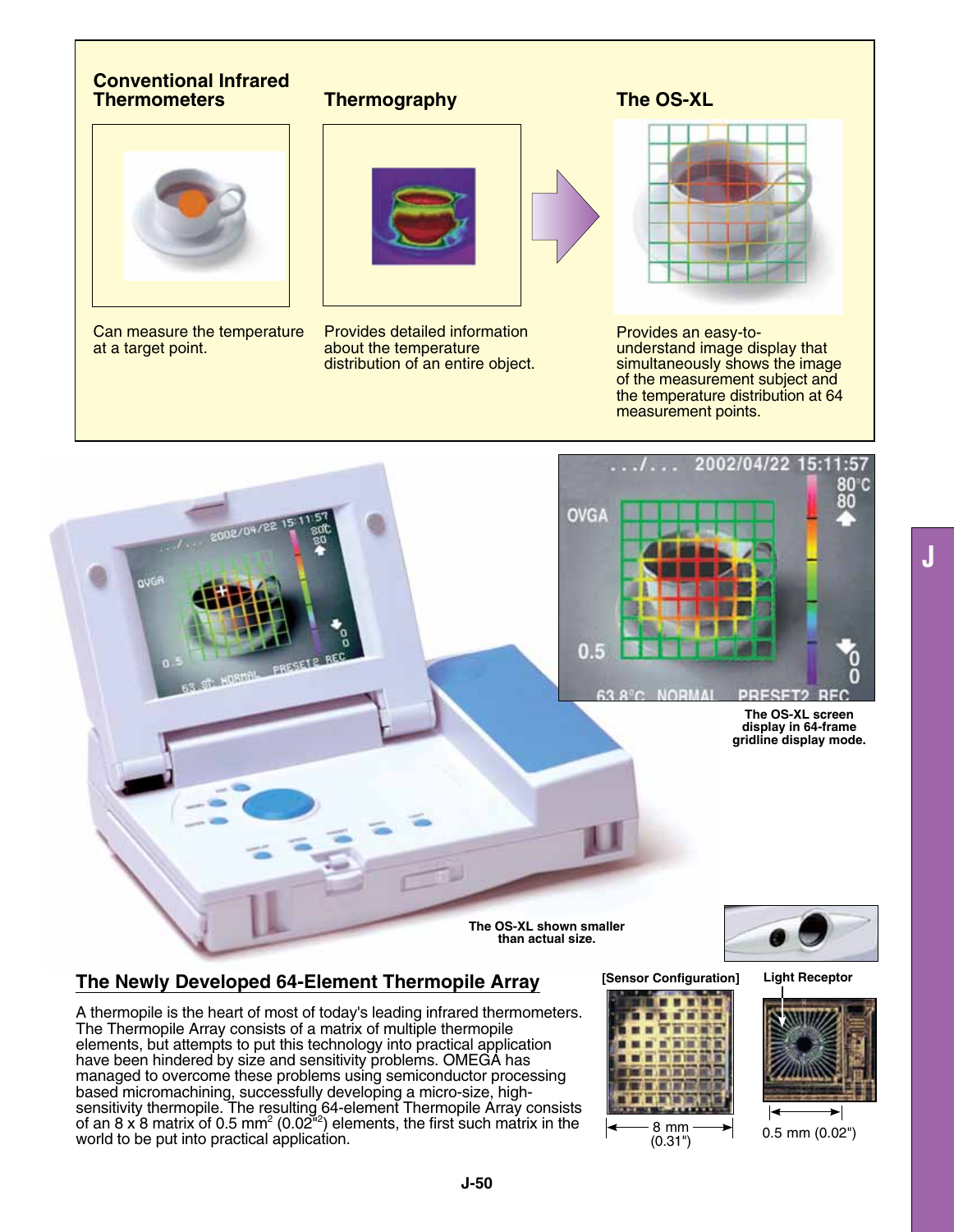# **The true value of the OS-XL lies in its ability to display temperature distribution on an image of the measurement subject. The OS-XL provides even greater functionality.**

The image of the object being measured is divided into a 64-frame grid. The temperature distribution is displayed in corresponding colors on the grid lines framing each area. Temperature is measured in each frame. The cursor can be used to select a specific frame in order to display the temperature for that area in 0.1° increments. The OS-XL provides easy operations for both measuring and recording data. The OS-XL also provides a diverse range of settings functions and data options supporting "smart temperature measurement" with its enhanced functionality.

The infrared lens and visible light lens are at different locations on the OS-XL, so parallax can occur between the temperature display area and the actual location being measured. However, a 3-stage (0.5 m [1.64'], 1 m [3.28<sup>'</sup>] and infinity) measurement distance setting can be used to compensate for the parallax.

Visual Field Diagram

# **A Variety of Display Modes, Each With a Diverse Range of Settings**

### **The user can freely switch between image display modes.**

The user can select between three types of image modes: Visible Image Display, 64-Frame Grid Mosaic Display, and 64-Frame Gridline Display.



#### **Convenient, Detailed Settings**

The OS-XL provides a variety of convenient functions including a temperature scale that can be user-set to a range from -50 to 1000°C. Upper and lower alarm limit settings are used to issue an audible alarm and an alarm message if the temperature exceeds the set range. A color scale display corresponds to an image of the temperature range of the measurement subject.



# **Effectively Utilize Data in an Expandable System**

## **All recorded data is saved on a Compact Flash (CF) card.**

The OS-XL is equipped with a Compact Flash card slot so that image data and measurement data can be easily saved and stored. All of the measured values for each grid frame are saved for each image. The OS-XL can simultaneously record data for 64 measurement locations. (Images are saved in JPEG format, and measured values are saved simultaneously as a CSV-format file.)



#### **The OS-XL saves data in formats that can be easily edited by computer.**

The data saved on the CF card can be read by most computers. It is easily viewed and edited without using specialized software. With Microsoft Excel, the image and measurement data can also be analyzed and used to generate illustrated reports.

(A CF card reader (included) is needed to access the stored data by computer.)

## **Measurement conditions can be easily recorded using the OS-XL's video output.**

The OS-XL is equipped with a video output jack, so the measurement conditions can be easily recorded on videotape or monitored on a large-screen TV. (Please use the video cable included with your unit for video output.)

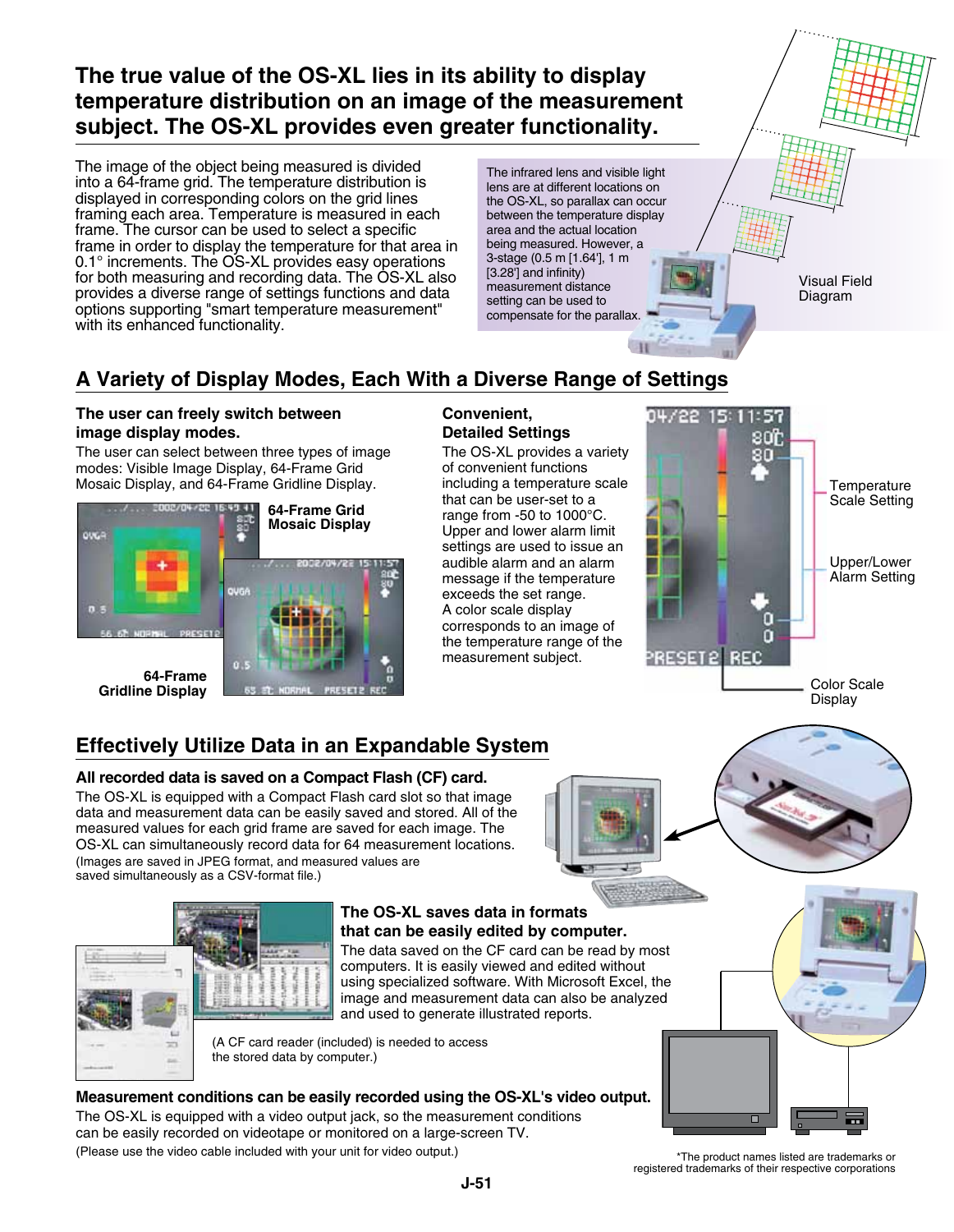# **Convenient, Easy-to-Use, High-Performance Functions**

#### **• Sharp, bright, high-visibility TFT color LCD monitor**

The bright 3.8-inch TFT color LCD monitor provides sharp, clear, high-resolution images. The LCD image is easy-to-see, even when making measurements outdoors. The sharp display also provides a clear numeric display of the measurement data.

#### **• Automatic continuous measurements**

With the "Logging" function, the OS-XL can be used to make automatic continuous measurements at a fixed location, such as the continuous monitoring of temperature fluctuations at a specific location.

(The OS-XL can be mounted on a standard camera tripod.)

#### **• Automatic power shutoff function**

This energy-efficient measurement gage can be set to turn off automatically if no buttons are pressed for one minute.





## **Easy Operation, with the Feel of a Digital Camera**

In addition to making measurements, the OS-XL also makes it easy to save data—just line up the object being measured in the LCD monitor and press the "Save" button. The lightweight, compact body of the OS-XL makes it an exceptionally convenient measurement device.

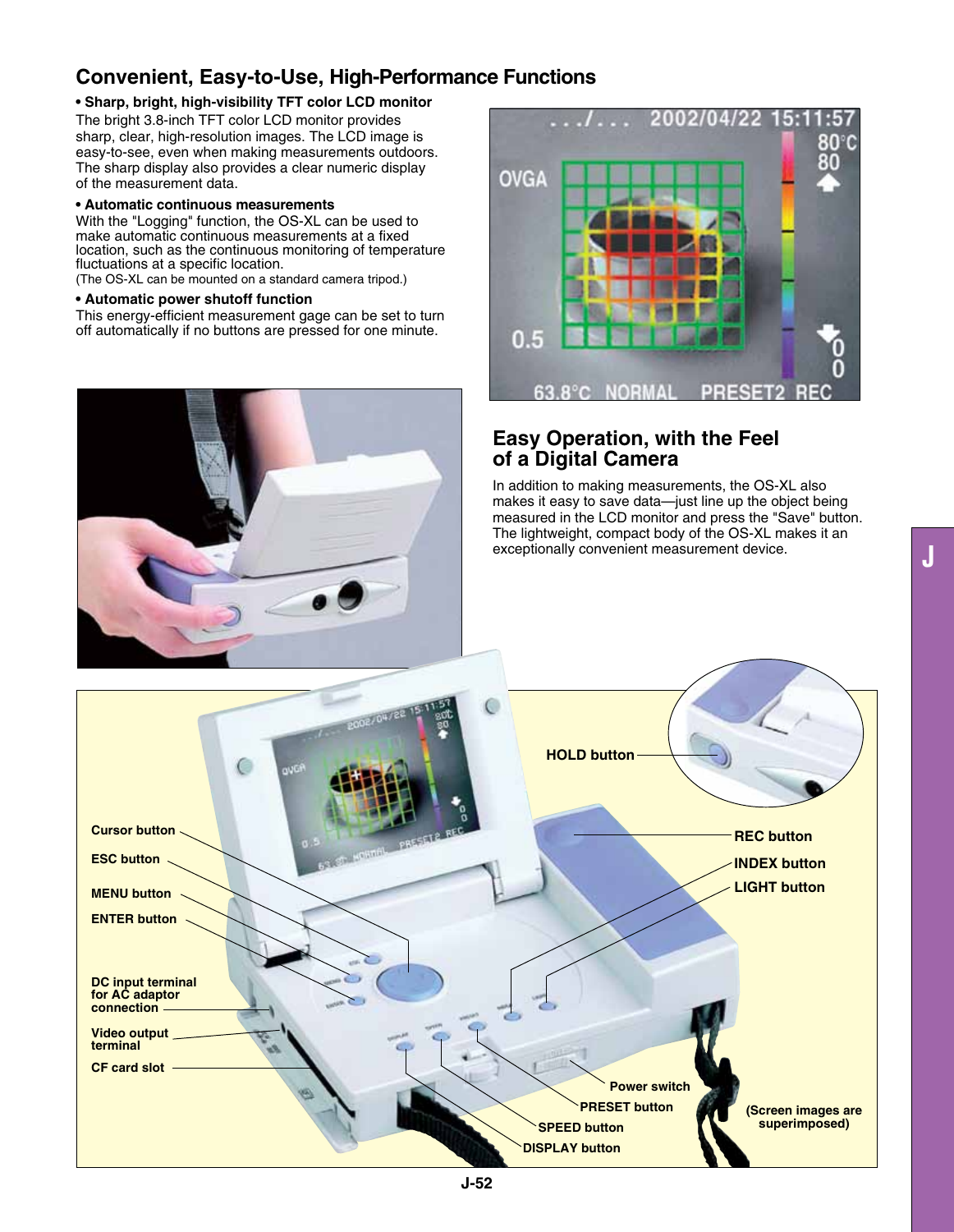# **A Diverse Range of Applications in a Wide Variety of Fields**

## U **Equipment Maintenance**

- Maintenance and inspection of electric power transformers
- Maintenance and inspection of plant facilities
- Diagnosis of thermal insulation of material deterioration
- Thermal design of floor heating systems
- Diagnosis of outer wall shielding
- U **Industrial Line Monitoring**
- U **Research and Development**
	- Test products used in environmental tests
	- Thermal changes in circuit boards during operation

# U **Quality Control**

- Temperature control in freezers and refrigerators
- Temperature control during product receiving and shipping



**For air-conditioning equipment maintenance**



**For the thermal measurement of engine parts**



**For the temperature control of boilers**

**Specifications Temperature Measurement Unit Temperature Measurement Range:** -50 to 1000°C (-58 to 1832°F) **Temperature Sensor Element:**  64-element thermopile array sensor **Measured Points:** 64 points (8 elements horizontally by 8 elements vertically) **Measured Point Pitch:** 55 mm  $(2.17")$  at a distance of 1 m  $(3')$ **Measurement Area:** 44 x 44 cm (17.3 x 17.3") at a distance of 1 m (3') **Measured Wavelength:** 8 to 16 µm

#### **Thermal Emissivity**

**Compensation:** 0.10 to 1.00 in 0.01 increments

**Display Resolution:** 0.1°C/1°C



**For electrical equipment maintenance**

**Measurement Precision:** Within ±2°C [0 to 200°C (32 to 392°F)] (when the ambient temperature is 23±5°C, the relative humidity is 35% to 75%, and the thermal emissivity of the measurement subject is 1.00)

**Visible Imaging Unit Imaging Device:** CMOS color image sensor **Angle of View:** 50° (horizontally) **Minimum Measurement Distance:** 0.5 m (1.64') **Display Unit LCD Monitor Size:** 96.5 mm (3.8") (320 x 240 pixels) **Display Type:** Transmission TFT color LCD



**For the temperature control of food products**

**Backlight:** Cold cathode tube **Additional Specifications Temperature Data:** Color frame display for each measurement point (the corresponding display colors can be user set)

## **Display Method**

**Selected Measurement Points:**  Numeric display

**Display Language:** English **Temperature Display:** °C/°F **Data Memory:** Compact flash card (8 MB to 128 MB)

**Automatic Measurement:**  Automatic saving of visible image data and temperature data at set time intervals (minimum interval: 1 minute)